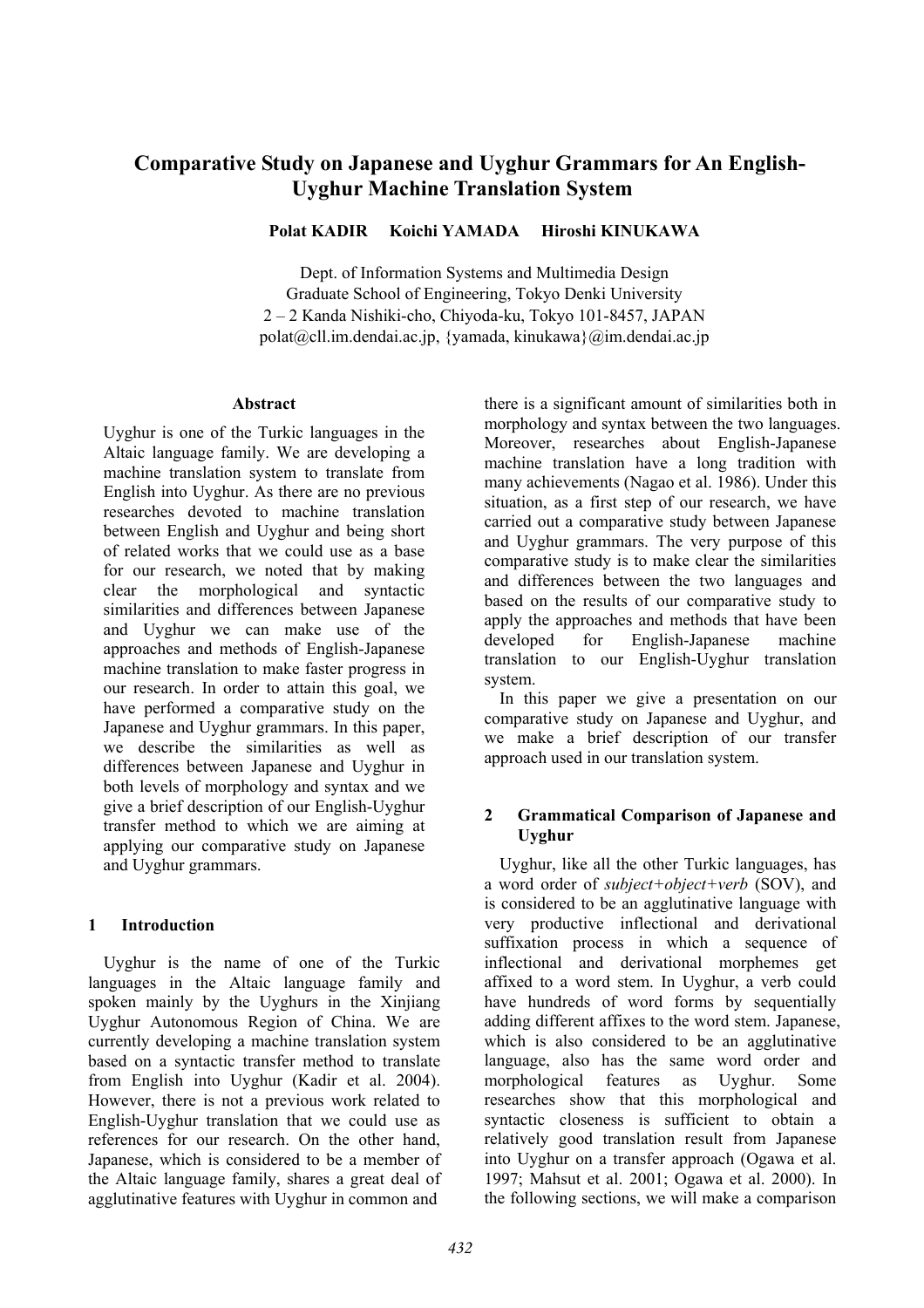between Japanese and Uyghur in two different levels: morphology and syntax with a close attention focused on their differences.

## **2.1 Morphological Comparison**

As we compare the word formation, we could find that in both Japanese and Uyghur, word forms are generated by attaching many suffixes denoting case, mood, person, tense, etc. to one word stem as seen in Example(1).

```
(1) yazilmaghanliqtin ("as it was not written") 
yaz + il +ma + ghan + liqtin
 (書か+れ+ な + かった+ ので)
 yaz / 書か(write): stem
     +il / れ: passive voice 
       +ma / \sqrt{2}: negation
              +ghan / かった: past tense 
                    +liqtin /ので: causal form
```
Generally, Japanese and Uyghur share a significant amount of morphological and syntactic features in common. However, there are also some differences in word formation of nouns, verbs, etc. In the following sections we will take a look at some aspects of word forming where Japanese and Uyghur differs.

## **2.1.1 Nouns**

In Uyghur, when expressing "ownership", a noun is always accompanied by some grammatical categories as person, number, etc., and with different suffixes attached, a noun will express different ownership of the object (that a noun refers). Furthermore, this very same suffix will, at the same time, show different person and number categories (Tomur and Lee 2003). Table 1 shows the word "book" with two different category of person and number.

| Number<br>Person | Singular                  | Plural                      |
|------------------|---------------------------|-----------------------------|
| 1st Person       | kitab-im<br>(my book)     | kitab-imiz<br>(our book)    |
| 2nd Person       | kitab-ing<br>(your book)  | kitab-inglar<br>(your book) |
| 3rd Person       | kitab-i<br>(his/her book) | kitab-i<br>(their book)     |

#### Table 1: Person and Number of a Noun in Uyghur

Different from Uyghur, a noun in a Japanese sentence does not require any grammatical category or change for a word form.

## **2.1.2 Verbs**

 According to most of the Japanese grammars, a Japanese verb makes "katsuyo" (changing word forms of the verb stem) before they conjugate to show different tenses and moods, etc. But in Uyghur, there is not such inflection of verbs before conjugation. However, there are still many similarities in word form generation of verbs and most of the verbal suffixes in Japanese map the corresponding ones in Uyghur. Table 2 shows the similarities of a verb conjugation in Japanese and Uyghur (with an example of the verb "write" in two languages).

|              | Japanese         |        |              | Uyghur |
|--------------|------------------|--------|--------------|--------|
| Verb<br>Stem | Katsuyo-<br>gobi | Suffix | Verb<br>Stem | Suffix |
| 書            |                  |        | yaz          |        |
| 書            | 力∍               | せる     | yaz          | ghuz   |
| 書            | かっ               | される    | yaz          | ghuzul |

|  |  |  | Table 2: Verb Conjugation in Japanese and Uyghur |  |
|--|--|--|--------------------------------------------------|--|
|  |  |  |                                                  |  |

Still there are some differences regarding the grammatical categories of person, number and tense, etc., between Japanese and Uyghur. As in Uyghur, the concepts of singular and plural are expressed by means of the word forms of nouns (Tomur and Lee 2003), and a verb would also get different inflectional forms according to the number and person of the subject in a sentence. And at the same time, the suffixes of the verbs express number and tense. This is not the case in Japanese however as Japanese nouns do not require suffixes to express person, number, etc., and thus, there is no need for a noun-verb agreement (also see Section 2.2.4). Table 3 shows the person category of the verb in Uyghur.

|                 | Number   | <b>Present Tense</b> | Past Tense  |
|-----------------|----------|----------------------|-------------|
| 1 <sub>st</sub> | Singular | yaz-imen             | yaz-dim     |
| Person          | Plural   | yaz-imiz             | yaz-dukh    |
| 2nd<br>Person   | Singular | yaz-isen             | yaz-ding    |
|                 | Plural   | yaz-isiler           | yaz-dinglar |
| 3rd             | Singular | yaz-idu              | yaz-di      |
| Person          | Plural   | yaz-idu              | yaz-di      |

Table 3: The Person Category of Verb in Uyghur

When we compare the order of the affixes that are attached to a verb stem in specific order in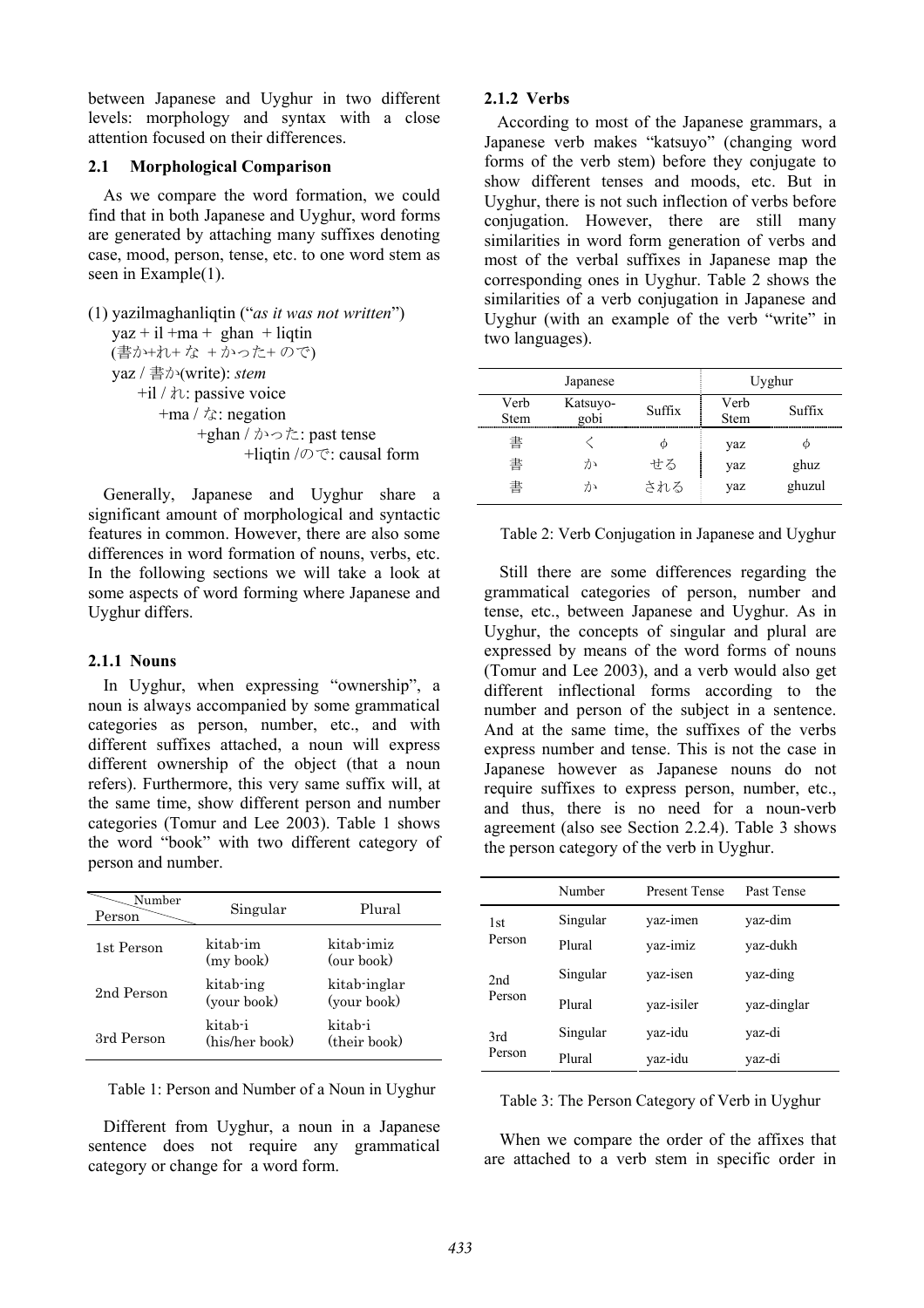| Verb Stem | Causitive | Passive | Aspect | Negation | Tense | Person | Modal   | Mood |
|-----------|-----------|---------|--------|----------|-------|--------|---------|------|
| 書く        | せる        | (ら)れる   | ている    | ない       | た     | $\phi$ | だろう     | ね    |
| yaz       | ghuz      | ıı      | iwat   | ma       |       | idu    | ghandur | he   |

| (2) |  | 花子は 新しい 先生 について 太郎に詳しく 聞いてみた。<br>$\downarrow\qquad\downarrow\qquad\downarrow\qquad\downarrow\qquad\downarrow\qquad\downarrow\qquad\downarrow\qquad\downarrow\qquad\downarrow\qquad\downarrow$<br>Hanako yengi muellim toghrisida <b>Taro din</b> tepsili sorap bakhti. |  |  |
|-----|--|------------------------------------------------------------------------------------------------------------------------------------------------------------------------------------------------------------------------------------------------------------------------|--|--|
|     |  | (3) 花子は 太郎 に 新しい 先生 について 詳しく 聞いて みた。                                                                                                                                                                                                                                   |  |  |

Table 4: The Grammatical Categories of a Verb in Japanese and Uyghur

(3) 花子は 太郎 に 新しい 先生 について 詳しく 聞いて みた。 ↓ ↓ ↓ ↓ ↓ ↓ ↓ ↓ ↓ Hanako **Taro din** yengi muellim toghrisida tepsili sorap bakhti.

( *translation*: Hanako asked Taro about the new teacher in detail)

Japanese and Uyghur, we will find many similarities except for the following two points:

- i. In Japanese, verb stem requires "katsuyogobi" and Uyghur verbs do not;
- ii. Japanese verb forms are not dependent on the person and number of the subject in a sentence, and Uyghur verbs have different word forms according to different person, number and tense of the subject.

Table 4 shows the order of suffixes in two languages.

## **2.2 Syntactical Comparison**

## **2.2.1 Word Order**

Both Japanese and Uyghur can be considered as  $subject + object + verb$  (SOV) language, in which constituents can change order very freely as the grammatical roles of the constituents can be identified by the explicit morphological case markings on them without relying on their order.

Therefore, when we change the word order of a Japanese sentence, the word order of its Uyghur translation can be changed in same order and without a change in meaning (see Example (2),  $(3)$ ).

## **2.2.2 The Case Category of Noun**

Both in Japanese and Uyghur, case categories are expressed by means of case forms which are made by adding nominal case suffixes to nouns. The case forms in both languages show a correspondence in certain level and there is always a case particle in Japanese for an equivalent suffix in Uyghur. In Table 5, we compare the case category in Japanese and Uyghur.

| Case Name          | Case Particle<br>in Japanese | Case Suffix<br>in Uyghur |
|--------------------|------------------------------|--------------------------|
| Nominative<br>Case | は / が                        | Φ                        |
| Possessive<br>Case | $\mathcal{O}$                | ning                     |
| Dative<br>Case     |                              | -gha                     |
| Objective<br>Case  | を                            | -ni                      |
| Locative<br>Case   | に                            | -da                      |
| Ablative<br>Case   | から                           | -din                     |

Table 5: Case Categories in Japanese and Uyghur

#### **2.2.3 The Dependency Structure of Sentences**

In Japanese, the dependency structure of a sentence is usually represented by the relationship between phrasal units called "bunsetsu" and it is said that Japanese dependencies have the following rules (Watanabe Yasuyoshi et al. 2000; Kiyotaka Uchimoto et al. 1999):

- i. Dependencies are directed from left to right.
- ii. Dependencies do not cross.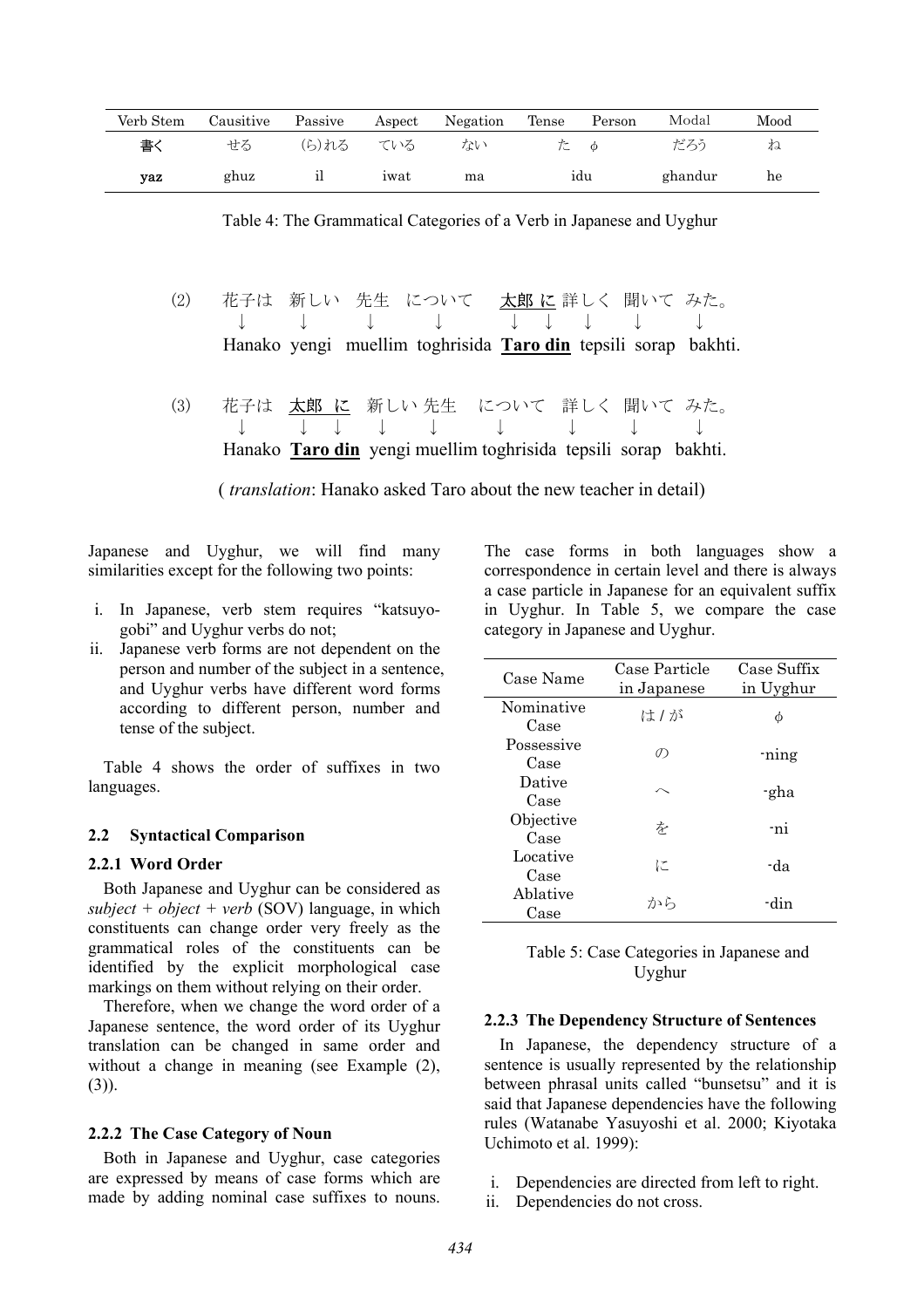iii. A bunsetsu depends only on one bunsetsu.

Observing the dependency structure of a sentence in Uyghur, we can also find the following characteristics that are very similar to the Japanese dependency rules above:

- i. Dependency relation of a word to another is always from left to right.
- ii. Dependency links between the words of a sentence do not cross.
- iii. The dependent word could link to only one head word.

Because of this similarity, a word order in Japanese can be mapped to the word order in Uyghur no matter how they change.

#### **2.2.4 Subject-Verb Agreement in Uyghur**

As we have stated earlier, there is a big difference between Japanese and Uyghur in expressing the grammatical category of person and number of a noun, and in verb forms which require some affixes to express different tense of an action in a sentence. Thus, in Uyghur, to meet the subjectverb agreement in a sentence the verb puts on different inflectional forms according to the person and number of the subject, and the time of the action (see example  $(4)$ ,  $(5)$ ).

- (4) Men ete Tokyogha qaytimen. 私は 明日 東京へ 帰ります。 ( *I will return to Tokyo tomorrow*)
- (5) Biz ete Tokyogha qaytimiz. 私達は 明日 東京へ 帰ります。 (*We will return to Tokyo tomorrow*)

As we have stated in the previous sections, in Japanese, nouns do not require inflectional verb forms to show different person or number and thus there is no need for a subject-verb agreement in a sentence.

## **3 The English-Uyghur Machine Translation System**

As there is not a language corpus available in Uyghur, we can not conduct our research on the base of an example based translation. Thus, we are pursuing an English-Uyghur machine translation system based on a syntactic transfer method. In this section, we briefly describe our English-Uyghur machine translation system by presenting an outline of the transfer system and a description of the transfer method.

## **3.1 Overview of the Translation Process**

Just like most of the machine translation systems based on transfer approach, the overall translation process of our transfer system is consisted of three phases: English analysis, transformation and generation as shown in Figure 1. In our translation process, we attempt to apply the existing English-Japanese translation methods in our machine translation system so as to make our research processes faster and obtain better results. Therefore, in transfer phase and generation phase we apply some rules for Japanese to our transfer system based on our grammatical comparisons on the morphological and syntactic structures between Japanese and Uyghur from which to determine our transfer approach to English-Uyghur machine translation system. And we expect in our future work to be able to apply our translation system to other languages which has similar grammatical features as Uyghur and Japanese.



Figure 1: Overview of the Translation Process

In the following sub-sections, we will introduce our translation process by demonstrating an translation example of a simple English sentence into Uyghur.

## **3.2 English Analysis**

In the analysis phase, we make use of Link Parser to parse English sentences to generate dependency trees of the words in the sentence. Link Parser is based on Link Grammar (Sleator and Temperley, 1991) which is proposed by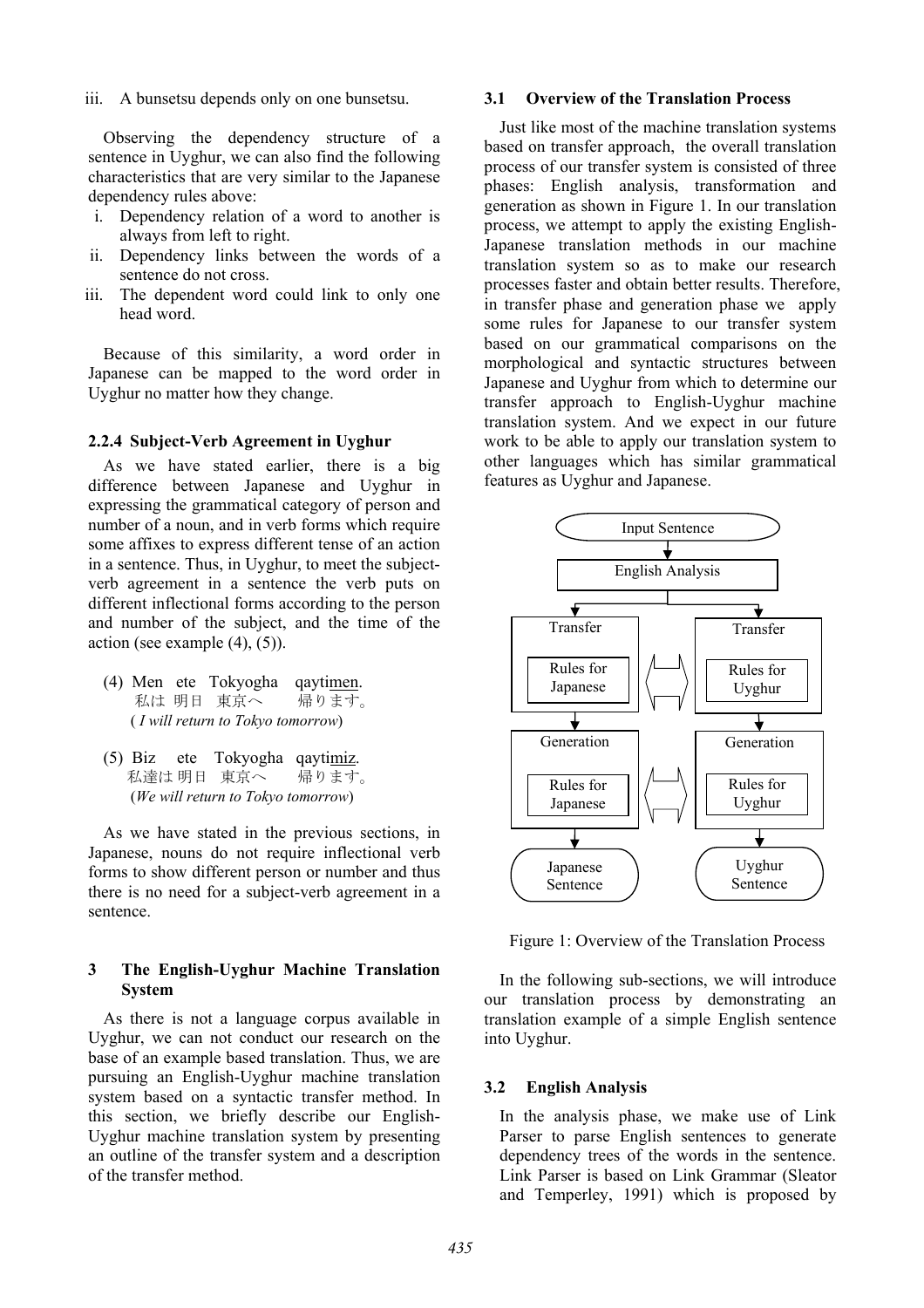Daniel Sleator and Davy Temperley from the School of Computer Science at Carnegie Mellon University. Link Grammar is a highly lexicalized grammar with all the grammar rules defined from the words. A link grammar consists of a set of words, called the terminal symbols of the grammar, each of which has a linking requirement. The linking requirements of each word are contained in a dictionary. The Link Parser output is represented as a dependency structure of a sentence and the parsing output can be represented as a set of possible links between two words from the sentence. Table 6 shows the parsing output of the English sentence "*I bought a book at a store.*"

| bought<br>bought<br>a<br>at | $\leftarrow$ Sp $\rightarrow$<br>$\leftarrow$ MVp $\rightarrow$<br>$\leftarrow$ Os $\rightarrow$<br>$\leftarrow$ Ds $\rightarrow$<br>$\leftarrow$ J $\rightarrow$<br>$\leftarrow$ Ds $\rightarrow$ | buy<br>at<br>book<br>book<br>store |
|-----------------------------|----------------------------------------------------------------------------------------------------------------------------------------------------------------------------------------------------|------------------------------------|
| a                           |                                                                                                                                                                                                    | store                              |

Table 6: The Link Parser Output

In the table above, the word pairs on the left and right ends of every row are linked by a link type indicating a dependency relation of the word pairs identified by uppercase letters with some of which followed by lowercase letters.

## **3.3 English – Uyghur Transfer**

In the transfer phase, all the words from the parsing result which is expressed as a set of links are replaced by corresponding Uyghur words so that we can get a word replacement result as in Table 7.

| men     | $\leftarrow$ Sp $\rightarrow$  | setiwal |
|---------|--------------------------------|---------|
| setiwal | $\leftarrow$ MVp $\rightarrow$ | da      |
| setiwal | $\leftarrow$ Os $\rightarrow$  | kitab   |
| hir     | $\leftarrow$ Ds $\rightarrow$  | kitah   |
| $-da$   | $\leftarrow$ $\rightarrow$     | dukkan  |
| hir     | $\leftarrow$ Ds $\rightarrow$  | dukkan  |

|  |  |  | Table 7: Word Replacement |
|--|--|--|---------------------------|
|--|--|--|---------------------------|

Due to the very different morphological and syntactic structure that English and Uyghur have, most of the occasions some changes of the word order are needed between verbs and their objects and between affixes and nouns, and also some words will have to be deleted or added as in our cases in Table 7. This is done by referencing the linking requirements of each word which are specified in Uyghur dictionary.

After the word order manipulation, as could be seen from the word replacement results in Table 7, the phrase structure representation in the table also needs to be transferred into a proper order from which we can generate a syntactic structure of Uyghur. In order to achieve this, we manipulate the orders of phrases of the table such that the same word on the left most end of a row comes on the right most end of the next lower row as shown in Table 8.

| men    | $\leftarrow$ S $\rightarrow$  | setiwal- |
|--------|-------------------------------|----------|
| $-da$  | $\leftarrow$ MV $\rightarrow$ | setiwal- |
| dukkan | $\leftarrow$ $\rightarrow$    | $-da$    |
| hir    | $\leftarrow$ D $\rightarrow$  | dukkan   |
| kitab  | $\leftarrow 0 \rightarrow$    | setiwal- |
| hir    | $\leftarrow$ D $\rightarrow$  | kitab    |

Table 8: Syntactic Transfer

Based on this linkset transformation results, we can build up a translated sentence-like structure with a proper word order as in Example  $(6)$ .

(6) Men bir dukkan-da bir kitab setiwal-

# **3.4 Uyghur Sentence Generation**

The grammar rules that we use for generating Uyghur sentences are defined in exactly the same way as the Link Grammar rules of English words by specifying the linking requirements of each word in the lexicon. And the linking requirements for each word are expressed as a formula involving the connector names, operators "*&"*, "*or"*, and parentheses. In Example  $(7)$ ,  $(8)$ , we describe some simple word rules for some nouns and verbs that are used in a test for generating Uyghur sentences:

- (7) moshuk sut kitab oy: D- & (S- or O+ or J- ) or  $\{@A-\}$ ;
- (8) yaz setiwal yugur: S- & {J+} & O+ & W-;

Generating an output sentence of Uyghur from the structure in Example (6) is done by referencing the linking requirements of the words defined throughout the word dictionary of Uyghur.

One of the biggest differences between Uyghur and English is that Uyghur has a word order of *subject+object+verb* and is an agglutinative language with very productive inflectional and derivational suffixation process. In Uyghur, a verb